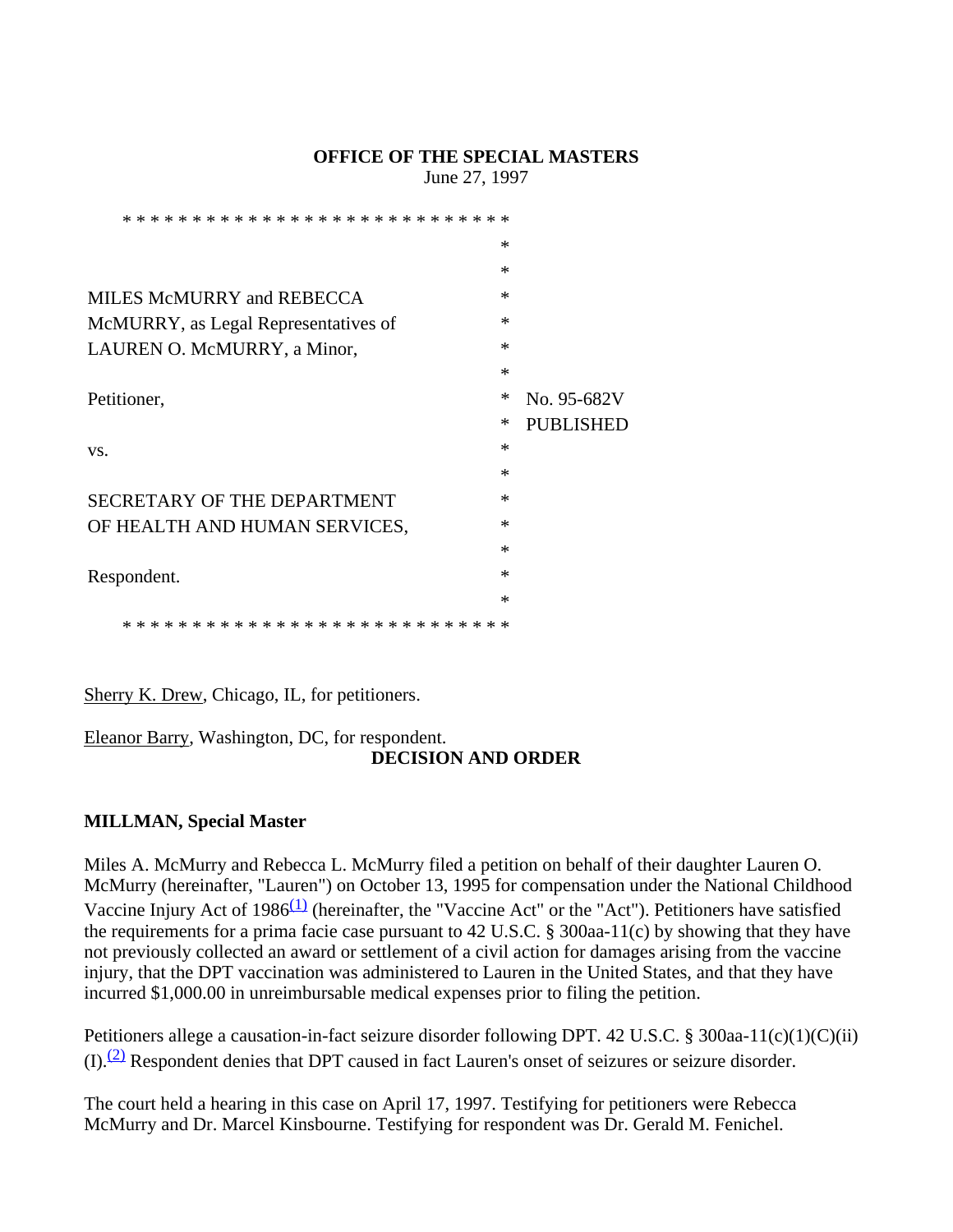#### **FACTS**

Lauren was born on March 7, 1992. She received her first DPT vaccination on May 19, 1992 when she was two and one-half months old. She received her second DPT vaccination on September 2, 1992 when she was six months old. She received her third DPT vaccination on October 30, 1992 when she was eight months old. Med. recs. at Ex. 4, p. 2. Five hours after her third DPT, Lauren had a seizure.

Mrs. McMurry called the doctor at Capitol Pediatrics to tell him that Lauren had a temperature and that her arm was twitching. Mrs. McMurry was very upset and the doctor told her to bring Lauren in, which she did. Lauren was in status epilepticus when she appeared at the doctor's office. She had a fever of 101.7 degrees on arrival and had been seizing for ten minutes. The doctor identified her seizure on arrival as a tonic-clonic generalized seizure. He administered oxygen and used suction. He used an intravenous with Phenobarbital. Lauren had an increase of cyanosis and was bagged for ten minutes and suctioned numerous times. The doctor inserted a nasogastric tube. Air was removed multiple times. Lauren stopped seizing after a total of forty minutes. Her color was good. She was transferred via ambulance to Wake Medical Center in stable condition. Med. recs. at Ex. 4, p. 23.

Lauren's immunization record states she had a DPT seizure on October 30, 1992 and was to receive no more DPT. Id. at p. 2.

Lauren was diagnosed during her hospital stay at Wake Medical Center from October 30 to November 2, 1992 as having seizures of unknown etiology. The history was that Lauren had finished antibiotics two weeks previously for otitis media. She continued to have some congestion, but no fever. She received DPT that morning, and at approximately 3:30 p.m., her right arm stiffened and she became unresponsive. Lauren's mother took her to the pediatrician and her entire body was stiff and she was progressively less responsive. She had a normal CT scan and a normal spinal fluid study. Med. recs. at Ex. 6, p. 5. Mrs. McMurry was at the mall with Lauren when the event first occurred. Med. recs. at Ex. 5, p. 3.

On physical examination at Wake, Lauren had symmetrical deep tendon reflexes, good tone, and moved all extremities well. Her problem was non-focal. An EEG performed on October 31, 1992 showed some quick beta activity, which was probably due to sedation. Otherwise, it was normal. Med. recs. at Ex. 6, pp. 6-7. The history that a consulting neurologist, Dr. Kapil Rawal, took was that Lauren went into a generalized convulsive seizure with drooling, eyes rolling back, and shaking all over. Mrs. McMurry stated that Lauren had felt extremely hot when the seizure activity started. Med. recs. at Ex. 7, p. 48.

On November 2, 1992, Capitol Pediatrics telephoned the North Carolina Department of Environment, Health, and Natural Resources Office of Public Health Nursing to report that Lauren had had a severe reaction to DPT administered on October 30, 1992. They diagnosed atypical febrile seizure. Med. recs. at Ex. 5, p. 2.

On November 11, 1992, Mrs. McMurry took Lauren to Dr. Rawal, who opined that she had a reaction to DPT which caused a fever to spike, causing a seizure that lasted forty-five minutes. Med. recs. at Ex. 7, p. 51.

On December 18, 1992, the pediatrician received a phone call from Mrs. McMurry that Lauren had seizure activity. Med. recs. at Ex. 4, p. 18. From December 18 to 20, 1992, Lauren was in Wake Medical Center. She was discharged with a diagnosis of status epilepticus and bilateral otitis media. The Phenobarbital which she had been taking since her first seizure in November was presumed to be subtherapeutic. Med. recs. at Ex. 10, pp. 2-3.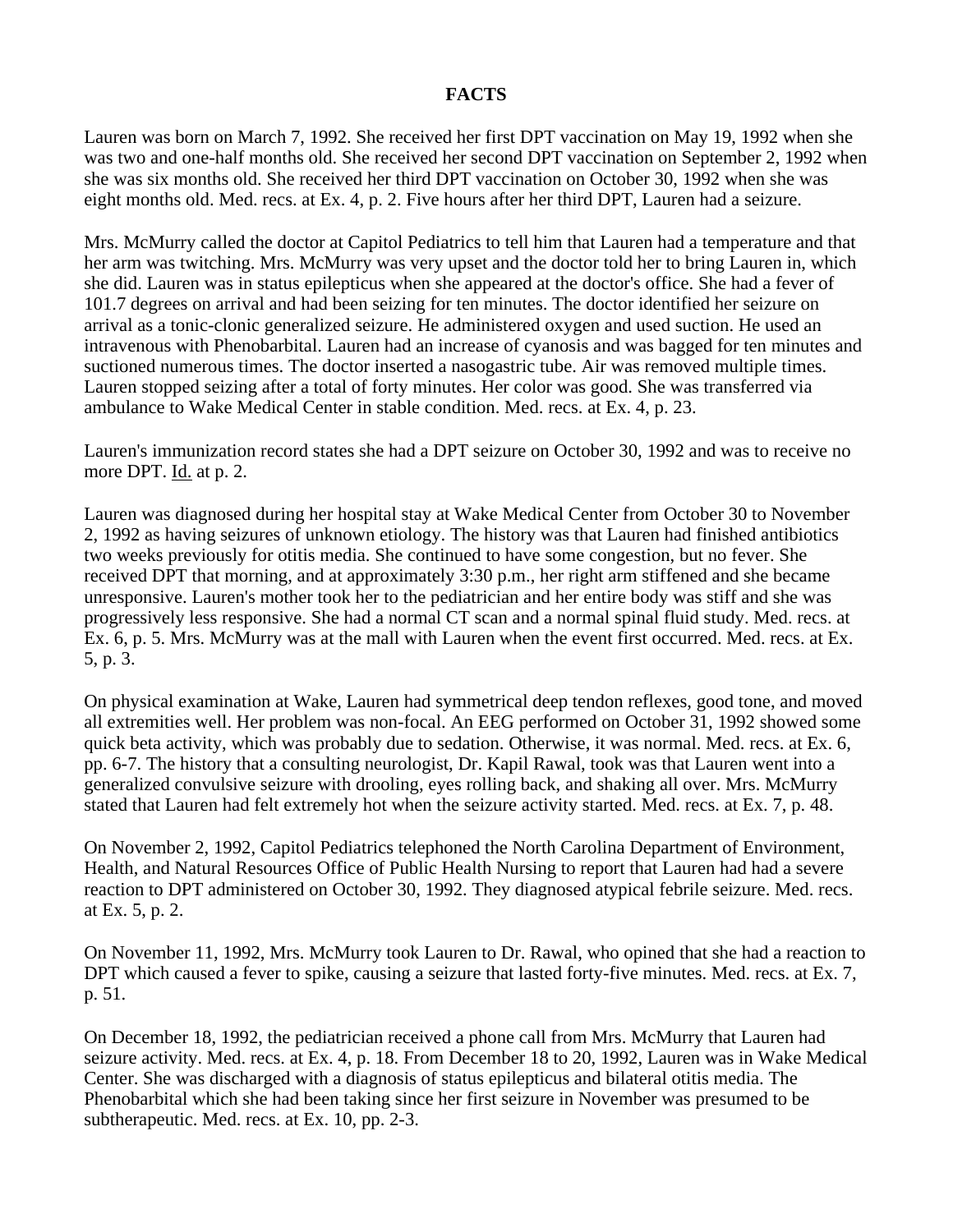On February 25, 1993, Mrs. McMurry telephoned the pediatrician to report that Lauren had had a seizure on February 21, 1993. Med. recs. at Ex. 4, p. 16. From March 17 to 23, 1993, Lauren was in Wake Medical Center. The history states she had had a fifty-minute generalized tonic-clonic seizure that initially began as stiffening of her right upper extremity. She had received her third DPT shot earlier that day but without history of fever. She was being admitted after her fourth prolonged (more than one hour) generalized seizure with tonic-clonic movements. Med. recs. at Ex. 7, pp. 31-32.

On March 25, 1993, Mrs. McMurry telephoned the pediatrician to report that Lauren had a fever of 101.7 degrees and had had a seizure that morning. Med. recs. at Ex. 4, p. 15.

On June 25, 1993, the pediatrician received a call from Mrs. McMurry that Lauren had had a seizure the day before. Med. recs. at Ex. 4, p. 12. The doctor wrote a lengthy note on September 28, 1993 that Lauren had a temperature of 100.5 degrees and was having seizures. She had a long history of recurrent status epilepticus associated with intercurrent infections, i.e., bilateral otitis media, purulent rhinitis, bronchitis, and fever. An MRI of her brain was negative. She was neurodevelopmentally within normal limits. Med. recs. at Ex. 4, p. 10.

On October 22, 1993, the pediatrician received a phone call from the Wake Medical Center Emergency Room. Lauren was febrile and in status epilepticus. She required intubation secondary to respiratory depression in the pediatric intensive care unit. Med. recs. at Ex. 4, p. 9.

On December 16, 1993, the pediatrician noted that Lauren had had a seizure the previous night. Med. recs. at Ex. 4, p. 8. At 5:30 p.m. on December 24, 1993, the pediatrician noted that Lauren had a febrile seizure without sequelae which lasted one minute. Med. recs. at Ex. 4, p. 7.

The pediatrician had a phone follow-up on March 13, 1994 that Lauren had had status epilepticus on March 11, 1994 with a possible diagnosis of pneumonia in her left upper lobe. Med. recs. at Ex. 4, p. 6. On March 14, 1994, she was admitted to New Hanover Regional Medical Center for seizures. Med. recs. at Ex. 4, p. 6.

On March 25, 1994, Mrs. McMurry informed the pediatrician that Lauren had had a seizure the prior Thursday lasting less than five minutes. Med. recs. at Ex. 4, p. 5.

On April 29, 1994, the doctor called Mrs. McMurry, who reported that Lauren had continued to have seizures (some of which were grand mal) every four to six weeks for the last eighteen months. Med. recs. at Ex. 5, p. 4.

On August 18, 1994, Mrs. McMurry told the pediatrician that Lauren had just had a seizure, which lasted twelve minutes. Med. recs. at Ex. 4, p. 4.

#### **TESTIMONY**

Mrs. Rebecca McMurry, Lauren's mother, testified first for petitioners. Tr. at 8. Lauren has Robertsonian translocation, i.e., whereas most people's genes are paired, Lauren has a threesome and one single gene. Tr. at 10-11. Lauren's father and sister Madeline also have Robertsonian translocation and are normal. Tr. at 11. Mrs. McMurry has a maternal cousin who had seizures as a child, but does not have them anymore and is normal. Tr. at 11-12.

As a neonate, Lauren had viruses, ear infections, and fevers. Tr. at 12-13. She had otitis media and fever just a few weeks before she received her third DPT vaccination. Tr. at 13. Prior to her seizures, her development was normal. Tr. at 14. The first and second DPT vaccinations were not a problem for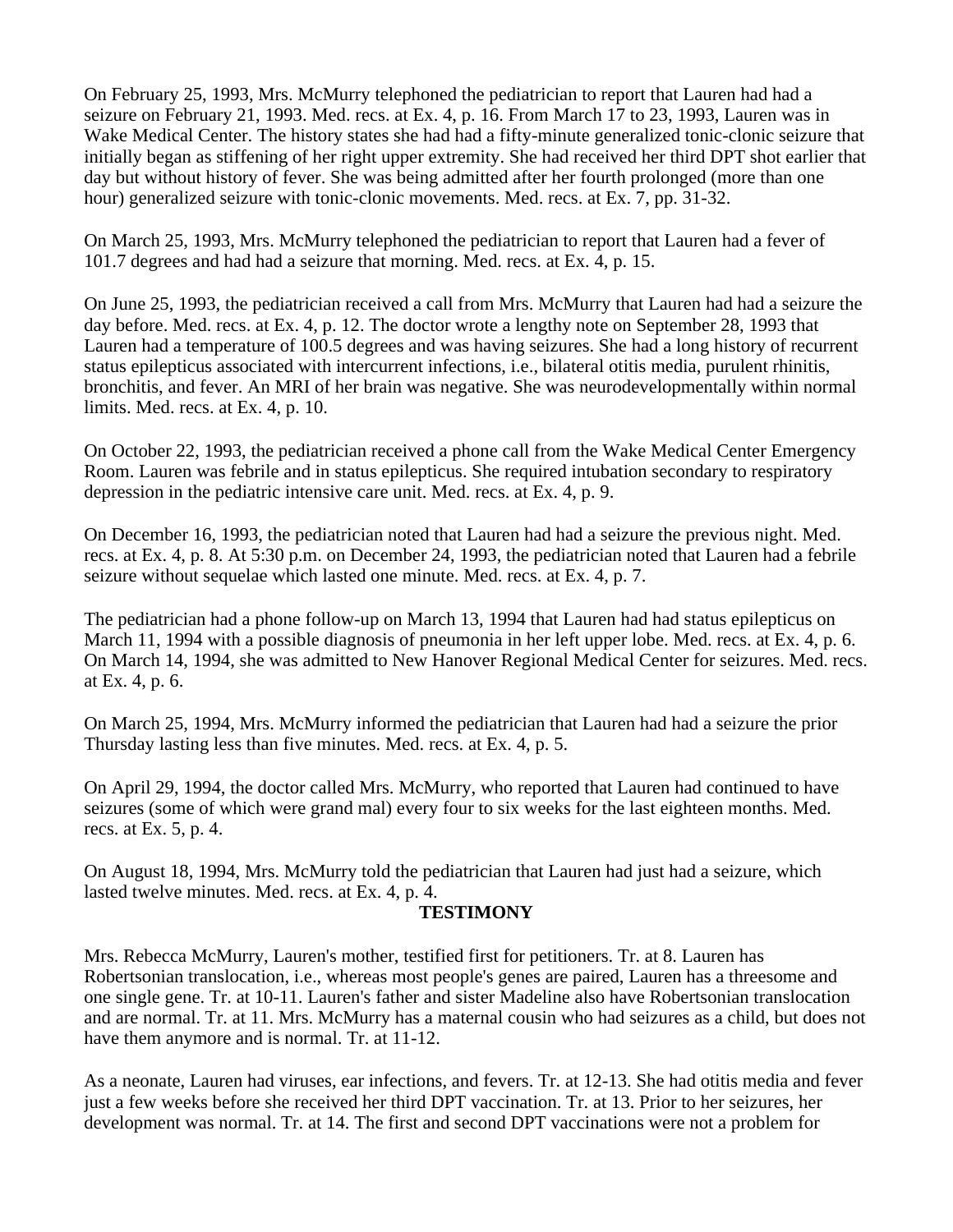Lauren. Id.

Lauren received her third DPT vaccination at 10:00 or 10:30 a.m. on October 20, 1992. Tr. at 15. Afterwards, they went to her husband's office and then home. Id. Lauren took a nap, and then went with her mother to the store. Id. It was there that Mrs. McMurry saw her arm jerk. Id. She called the pediatrician's office from the store. Id. Dr. Mann told her to bring Lauren in, which she did. Id. The trip took twenty to thirty minutes, all of which time Lauren was seizing. Tr. at 15-16.

Lauren did not respond to Mrs. McMurry. *Id.* She did not look at her. Tr. at 16. Her eyes were blinking. Id. Lauren seized throughout her whole body. Id. Her mouth and eyes twitched and there was saliva coming out of her mouth. Id. The doctor immediately took Lauren and called 911 to transport her to the hospital. Id. Dr. Mann rode with Lauren to the hospital. Tr. at 16-17.

Lauren was white and limp in the hospital. Tr. at 17. Her seizure lasted fifty or more minutes. Id. Mrs. McMurry does not know the degree of Lauren's temperature, but she felt warm during the seizure. Tr. at 18. Lauren was in the hospital for three or four days. Tr. at 17. Afterwards, she seemed all right. Tr. at 17-18.

Lauren's next seizure was on December 18, 1992, and lasted forty-five minutes. Tr. at 18. In the year following her first seizure, Lauren had many seizures; every four to six weeks, she had a seizure for forty-five minutes or so. Tr. at 19. Mrs. McMurry said that one seizure lasted longer because they could not get it under control. Id. After the second seizure, she was given medicine, at first Phenobarbital and then Dilantin, followed by other drugs. Tr. at 20.

After Lauren was on medication, she became clumsy, hyperactive, and had insomnia. Tr. at 23. At day care, she did not participate or talk as other children did. Id. However, she stopped taking anticonvulsants one year and three months before the hearing. Tr. at 24. The McMurrys are controlling Lauren's seizures with a ketogenic diet. Id. She still has some seizures, lasting ten minutes, but they do not occur as frequently as before. Id. Lauren still has brief, gasping seizures. Id.

Developmentally, Lauren is getting ready for kindergarten. Tr. at 25. People are surprised that she does as well as she does. Id. Lauren has some delay, especially with communication sequencing and organization. Id. She is low average mentally. Id. Her sister Madeline is very verbal and expressive, makes conclusions and asks why. Tr. at 26. Lauren does not do these things. Id. Lauren takes more oneon-one attention. Id. She does not interact with other children the way Madeline does. Id.

The types of seizures Lauren had or has are the following. Her first was grand mal. Tr. at 27. Typically her seizures are grand mal and start on the right side and progress throughout the rest of her body. Id. Sometimes the seizures begin with her arms jerking and her mouth pulls to one side. Id. It takes her two to three hours to recover from a grand mal. Id. She also has absence seizures. Id. In addition, she has gasping seizures where she takes a really deep breath and then goes limp. Id. She often drops what is in her hands and her head falls. Id. From this she recovers quickly. Id. The diagnosis is partial complex seizure disorder. Tr. at 27-28. Medication affects the type of seizure Lauren has. Id. No etiology was ever given to Mrs. McMurry. Tr. at 29. She is a college graduate as is her husband. Id.

Mrs. McMurry first noticed that Lauren's development was not normal after she had seizures and was put on medication. Tr. at 30. Lauren had normal development through age two, according to the pediatrician. Tr. at 31. She has difficulty running and going downstairs. Id.

The next witness for petitioners was Dr. Marcel Kinsbourne, a pediatric neurologist. Tr. at 34. Five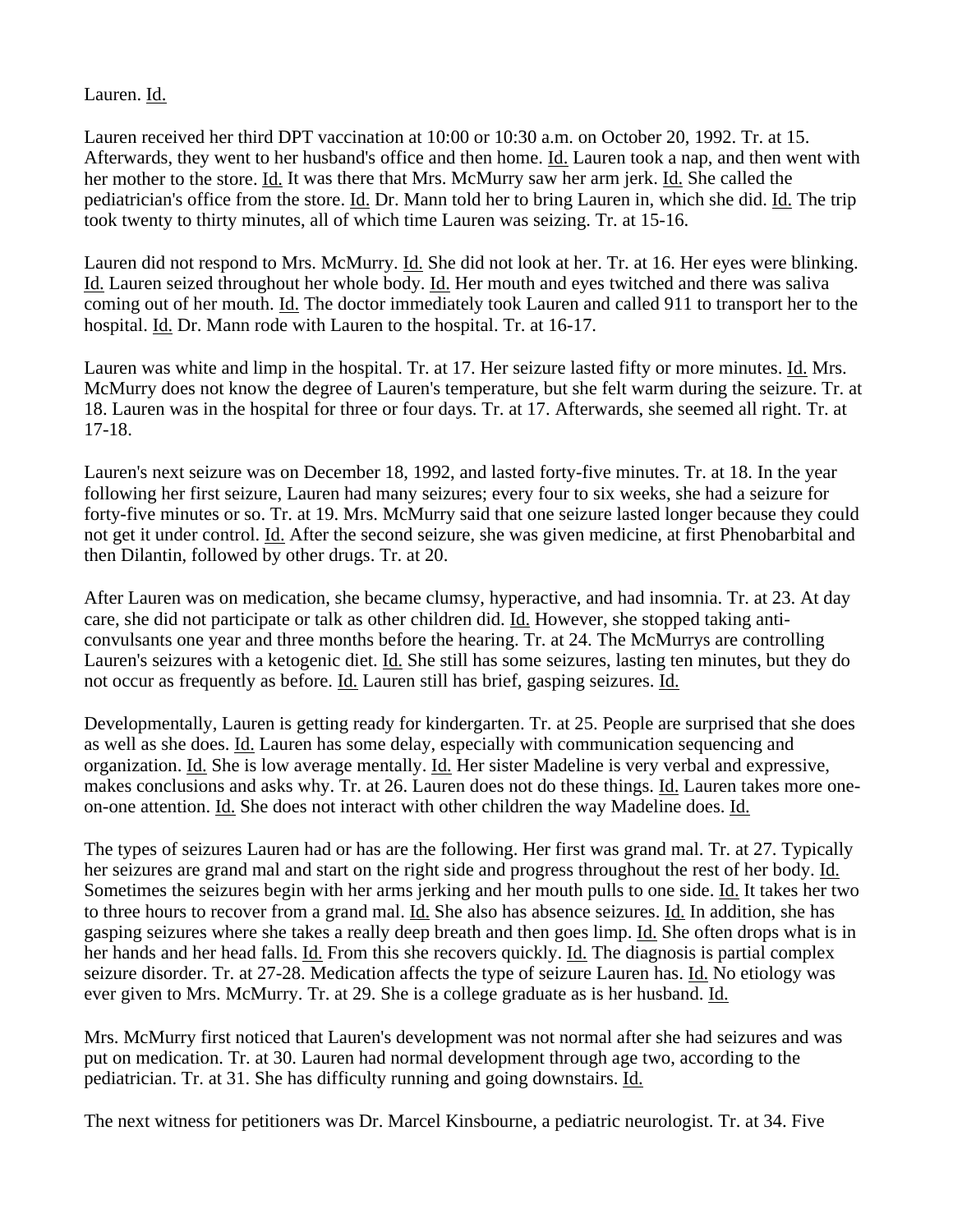hours after Lauren's third DPT at seven months and three weeks of age, she went into status epilepticus with a right focal onset. Tr. at 37. She had another attack seven weeks later. Id. Lauren had a variety of partial seizures. Id. It took considerable effort to manage her seizures' frequency and intensity. Id.

Lauren's development continued to be normal and then plateaued. Tr. at 38. She has impaired impulse control, impaired attention, and delay in expression and language. Id. Her IQ is low normal. Id. Dr. Kinsbourne expects it would have been higher without the seizure disorder. Id. In his opinion, the pertussis portion of the third DPT vaccination caused Lauren's seizure disorder. Id. He bases his opinion on case reports in the literature and epidemiological studies. Tr. at 39.

There is an accumulation of case reports of encephalopathy and seizures shortly after the administration of DPT vaccine. Id. He suspects a pattern of toxic effect diminishing in frequency as the period of time increases after vaccination. Id. The temporal relationship between vaccination and onset is critical to Dr. Kinsbourne. Tr. at 40. Seventy-two hours is the cut-off for causation for him. Id. (This would be a different interval, i.e., the second week, for measles vaccine.) Tr. at 39.

Dr. Kinsbourne relies on the National Childhood Encephalopathy Study (NCES)<sup>(3)</sup> and applies its criteria to Lauren. Tr. at 41. The NCES concluded that the relative risk of severe seizures or encephalopathy is significantly greater (beyond 95 percent) following DPT vaccination. Id.

However, Dr. Kinsbourne testified that the NCES was not written to show cause and effect, but just association. Id. There are other epidemiological studies that have sample sizes smaller than the NCES. Tr. at 42. Dr. Kinsbourne stated that there is reasonable biological plausibility, but not scientific certainty, for DPT to cause neurological illness. Tr. at 45. On rare occasions, DPT damages the brain. Tr. at 46.

In close temporal relationship, DPT can cause seizures. Tr. at 46-47. The pertussis element of DPT contains two toxins: pertussis toxin (exotoxin) and endotoxin. Tr. at 48. Pertussis toxin can interfere with the energy metabolism of neurons by binding with proteins that mediate that metabolism. Tr. at 49. Capillaries absorb the pertussis toxin into the bloodstream. Tr. at 50. Endotoxin breaches the walls of the capillaries, making them more permeable. Id. This allows the pertussis toxin to reach the neurons. Tr. at 54. The variable is the amount of endotoxin in the vaccine which varies depending on the lot. Tr. at 52. In addition, hosts differ in susceptibility, a difference not fully understood. Tr. at 52-53.

Lauren had a focal onset with focal features of grand mal, implicating the left side of her brain. Tr. at 55-56. The Institute of Medicine (IOM) stated that DPT can cause serious acute neurological illness and chronic encephalopathy. $(4)$  Tr. at 58. Under the NCES, status epilepticus of more than thirty minutes is a serious neurological disorder. Tr. at 59.

Lauren's explosive onset of seizures is not separate from the seizures that followed. Tr. at 60. Clearly, she has a serious case of epilepsy. Tr. at 61. The seriousness was expressed in the long duration of her first seizure and in its being status epilepticus. Id. A first seizure of focal onset and extended duration often leads to further seizures. Tr. at 64. Her developmental delay is a sequela of her seizure disorder. Tr. at 65. Delay developed over time. Id.

Repeated status epilepticus causes brain damage by limiting oxygen supply to the brain, especially in the tonic phase. Tr. at 66. Most seizures do not damage the brain, but status epilepticus can. Id. Anticonvulsants dull the child's mentality, a condition which may endure. Id. Lauren did not have any abnormal EEGs. Tr. at 79.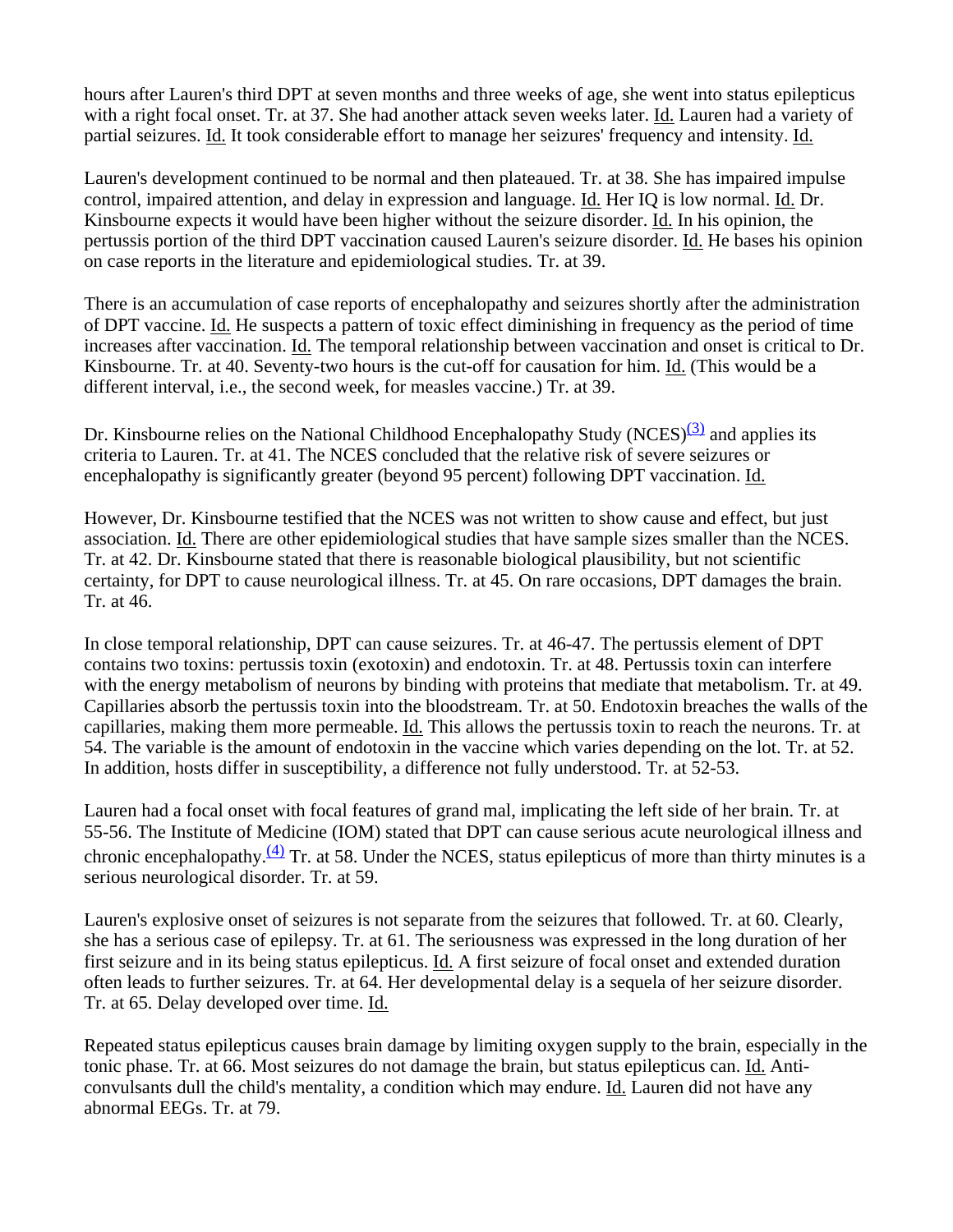Dr. Kinsbourne admitted he does not know what happened to Lauren's brain but the temporal association, being within the ballpark of causation, and the toxicity of pertussis bacillus convince him. Tr. at 93-94. In his opinion, the initial seizure, Lauren's other seizures, and her anti-convulsants caused her developmental delay. Tr. at 112-13.

Dr. Gerald M. Fenichel testified for respondent. Tr. at 117. He is a pediatric neurologist. Id. He has been chairman of his department for twenty-eight years. Tr. at 118. Dr. Fenichel treats children with seizure disorders. Tr. at 119. His opinion is that Lauren had a fever associated with her third DPT vaccination which triggered a seizure in her because she was susceptible. Tr. at 119-20. A febrile seizure often occurs when the child has 101 degrees or less. Tr. at 120. Lauren has a seizure disorder whose onset was October 30, 1992. Tr. at 121.

Dr. Fenichel stated that DPT was not the cause of Lauren's seizure disorder. Tr. at 122. The basis for his opinion is that anything that would cause a fever would have caused her to seize. Tr. at 121-22. He stated that DPT cannot cause this disorder because she did not have an acute encephalopathy or serious illness with it. Tr. at 122. She had a normal EEG, which is incompatible with encephalopathy. Id.

Lauren quickly recovered. Id. She was seizure-free for seven weeks. Tr. at 124. She is very bright and does not have any frank neurological deficits. Tr. at 125-26. He does not know why Lauren has developmental disability. Tr. at 126. Perhaps her drugs impaired her. Id.

Dr. Fenichel defined "trigger" as follows. Lauren is a child with a tendency to have seizures which the fever provoked. Tr. at 129. This rarely occurs before the age of six months (she was eight months old at the time). Id. All data show that DPT must first produce encephalopathy in order to cause neurological problems. Tr. at 130.

Dr. Fenichel does not find it a credible theory that DPT causes seizures, although endotoxin does produce fever. Tr. at 132. The DPT did not significantly aggravate anything Lauren was born with. Tr. at 133. The result would have been the same without the DPT. Id.

Dr. Fenichel stated children who have focal febrile seizures have a higher chance of developing afebrile seizures. Tr. at 136. Lauren would have had a seizure eventually even without a fever. Tr. at 139. He does not know why Lauren has a seizure tendency. Id. Moreover, there is no evidence that status epilepticus causes brain damage unless the child becomes hypoxic. Tr. at 143. It depends on what causes the status. Id.

Lauren would not have been considered part of the NCES study because she was alert at the hospital. Tr. at 146. The NCES confidence limits are very broad because the sample size was small. Tr. at 147. The authors included children with brain damage due to other than DPT vaccine. Id. Dr. Fenichel was part of the Advisory Commission of the IOM. Tr. at 148. It is not biologically plausible that DPT causes encephalopathy. Tr. at 155.

Although endotoxin causes fever, case studies are not of sufficient magnitude to simulate vaccine practice. Tr. at 156-57. Mice are injected with pertussis toxin in their brains to test effectiveness of the vaccine and they do not have seizures. Tr. at 158. For Dr. Fenichel, the date of onset of seizures does not make a difference in prognosis. Tr. at 172.

Dr. Fenichel testified that DPT cannot cause an afebrile seizure. Tr. at 177. It can cause acute neurological injury. Tr. at 177-78. Lauren was not born with a chronic or static encephalopathy because she did not have a generalized brain problem. Tr. at 202. Her seizure onset was focal. Id.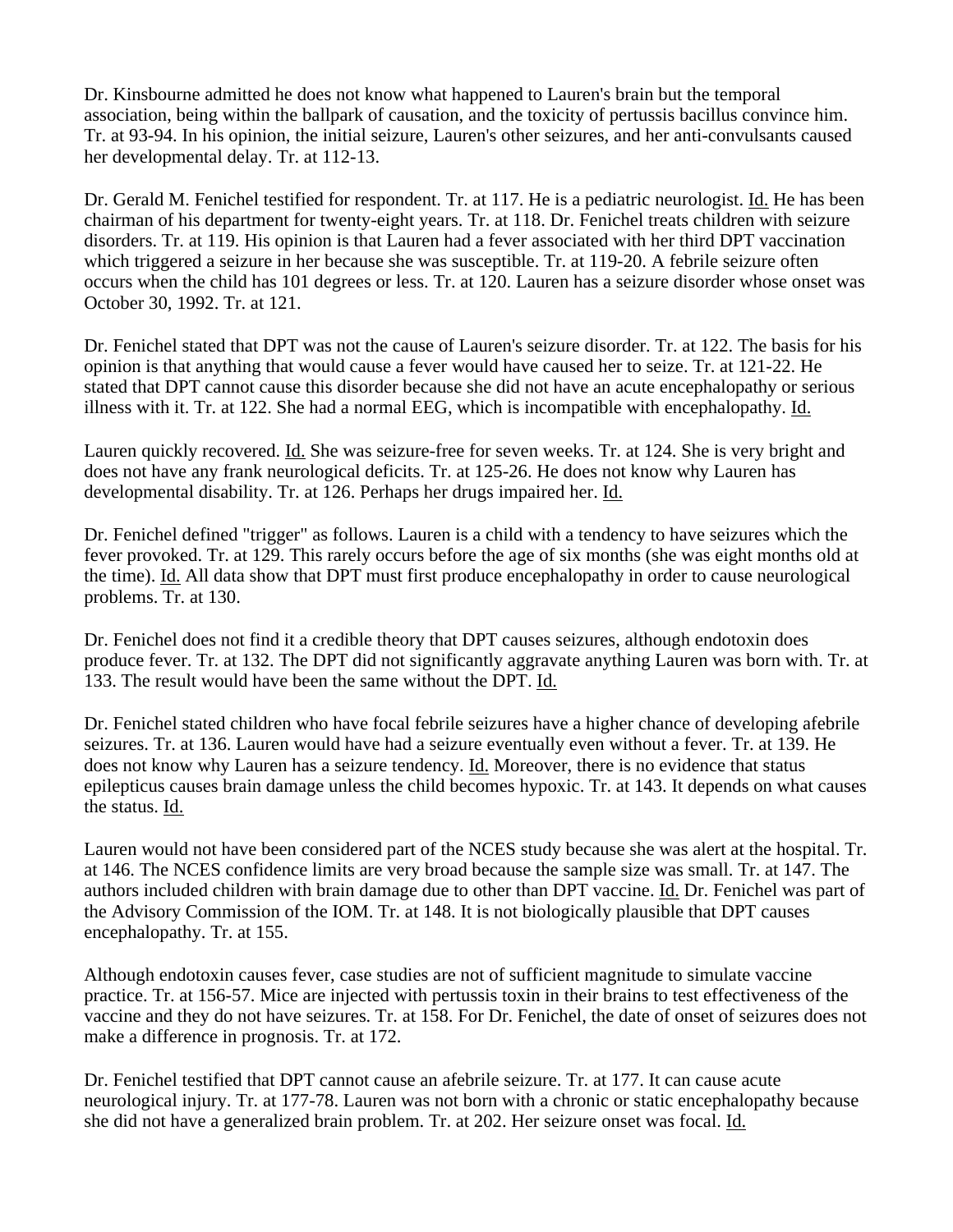## **DISCUSSION**

Because a residual seizure disorder is no longer a Table injury under the Act, petitioners have the burden of proving causation in fact. Petitioners have not alleged that Lauren suffered a DPT-encephalopathy.

To satisfy their burden of proving causation in fact, petitioners must offer "proof of a logical sequence of cause and effect showing that the vaccination was the reason for the injury. A reputable medical or scientific explanation must support this logical sequence of cause and effect." *Grant v. Secretary, HHS*, 956 F.2d 1144, 1148 (Fed. Cir. 1992). *Agarwsal v. Secretary, HHS*, 33 Fed. Cl. 482, 487 (1995); *see also, Knudsen v. Secretary, HHS*, 35 F.3d 543, 548 (Fed. Cir. 1994); *Daubert v. Merrell Dow Pharmaceuticals, Inc.*, 509 U.S. 579 (1993).

"[E]vidence showing an absence of other causes does not meet petitioners' affirmative duty to show actual or legal causation." *Grant*, *supra*, 956 F.2d at 1149.

The basic difference between the two medical experts is that Dr. Kinsbourne stated that DPT can and does cause seizures and Dr. Fenichel stated DPT can cause fever that triggers seizures, but cannot cause permanent neurological problems absent encephalopathy. Dr. Fenichel dismissed the significance of the trigger of that first seizure on two grounds: (1) Lauren was susceptible to seizures, and (2) she would have seized anyway because she had matured beyond six months so that her brain was ready for a partial seizure.

It is Dr. Fenichel's testimony that DPT triggered the fever which caused the seizure that was the beginning of Lauren's seizure disorder, but DPT did not have permanent injurious effect because she did not have encephalopathy. The real question is whether or not the court is going to grant significance to the difference between "trigger" and "cause." $(5)$ 

The intent underlying Congress' enactment of the Act was to compensate those whom the Table vaccines injured. $(6)$  Congress did not concern itself with whether or not the child was susceptible to the injury unless respondent could prove that a known factor unrelated to the vaccine was the cause in fact of the child's condition.

In Lauren's case, no one knows that she has a factor unrelated to the vaccine. The medical experts did not give any infection, trauma, toxin (other than DPT), or metabolic or genetic reason for her seizure disorder and consequent developmental delay.

In Dr. Fenichel's three editions of his text, he states that whole-cell pertussis vaccine causes seizures, and "febrile seizures are the single most common adverse reaction to pertussis immunization." Clinical Pediatric Neurology. A Signs and Symptoms Approach (3d ed. 1997) at 62; (2d ed. 1993) at 59; (1st ed. 1988) at 57. His statement is in the context of pertussis encephalopathy, but the editions do not state that absent an encephalopathy, DPT cannot cause febrile seizures.

In essence, Dr. Fenichel testified that Lauren seized because she would have had a seizure anyway, and he knows that she would have had a seizure anyway because she seized. Following this logic, the cause of any post-vaccinal non-Table injury would have to be other than the vaccine from its mere occurrence.

Even though there is no burden-shifting to respondent absent a Table injury (that is, petitioners keep their burden of proving causation in fact), respondent still must impeach petitioners' evidence when that evidence rises, as it does here, to a prima facie level. When the condition of Lauren's brain before the third vaccination is unknown (i.e., what disease or injury she had that would result in her onset of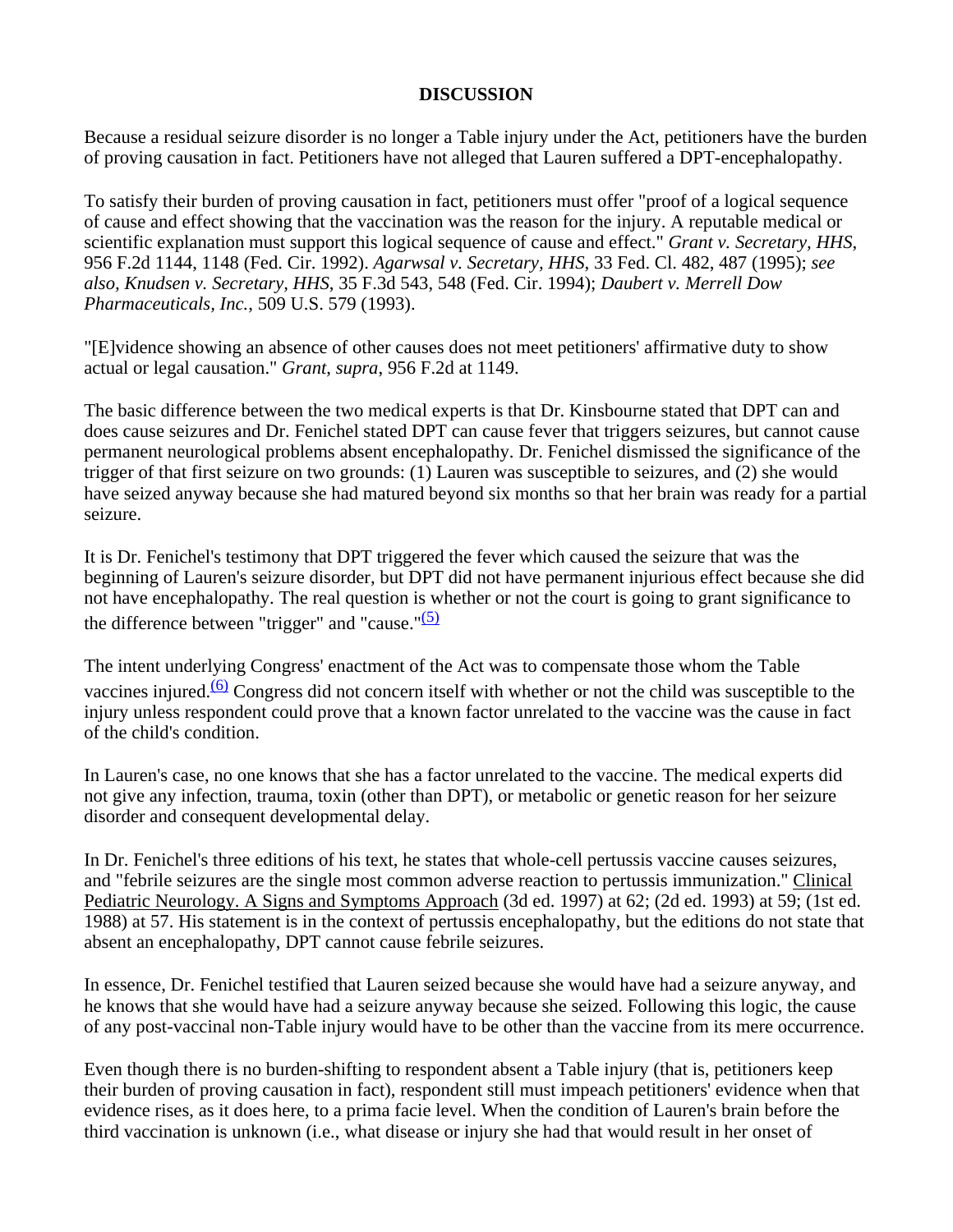seizures), respondent cannot satisfy its role of impeaching petitioners' evidence when its own witness testifies that DPT triggered the seizure. Impeachment of petitioners' evidence of causation in fact from the vaccine can only take the form of a factor unrelated. Respondent's proof did not establish that a known factor unrelated caused Lauren's seizure disorder even though the DPT triggered her first seizure. Dr. Fenichel stated that the fever occurred just at the right time of Lauren's brain maturation to cause the seizure, but if Lauren had had a fever from some cause other than DPT, she still would have seized. In addition, since she was susceptible to seizures at that point, she may have seized even without a fever. But he did not give a basis for Lauren's susceptibility. It is speculative for the court to assume she would have had a fever anyway. When? This is not sufficient to undermine the testimony of both expert medical witnesses that DPT caused Lauren's seizure, even though Dr. Fenichel termed his linking DPT to her seizure as a trigger.

This uncertainty of diagnosis of a factor unrelated, and dependency on the result (i.e., the seizure) rather than the cause (i.e., a preexisting disease) to explain the onset is the very essence of "an idiopathic, unexplained, unknown, hypothetical, or undocumentable cause, factor, injury, illness, or condition" (42 U.S.C. §300aa-13(a)(2)(A)) and is not a factor unrelated defense under the Act.

In a case such as the instant one in which respondent's expert agrees that the vaccine triggered the seizure and that he does not know what is the basis of the vaccinee's susceptibility, petitioners do not have to fulfill the standard of showing a reputable scientific or medical explanation for how the vaccine caused the seizure.

In essence, respondent has both conceded and not conceded causation by distinguishing trigger from cause, a distinction without a difference in the context of an idiopathic factor unrelated. Therefore, the court will not discuss Dr. Kinsbourne's theory of endotoxin affecting the metabolism of brain neurons.  $\frac{1}{2}$ 

The "defense" of brain susceptibility is a poor one not only in the context of an idiopathic factor unrelated but also in contemplation of the illogic of the defense. We must assume that all children who suffer vaccine injuries (without factors unrelated that caused them in fact) have susceptible brains else vaccine injuries would be universal, i.e., all vaccinees would have brain injuries after vaccination. But they do not. Only a thankfully small number of children and adults suffer vaccine injuries. It was for these unfortunate vaccinees with susceptible brains that Congress passed the Act. To deny Lauren compensation (if she satisfies the court that she does indeed have sequelae of her vaccine injury) would be to eliminate the raison d'être of the Act.

It may be that respondent seeks an intermediate defense in this case of new impression. That is, respondent may be saying it does not have a known factor unrelated defense, but petitioner cannot prove that DPT caused Lauren's seizure disorder because, absent an encephalopathy, it cannot. Therefore, respondent need not prove a factor unrelated. And the court reiterates that respondent need not prove a known factor unrelated in a case in which respondent's expert denies that DPT caused (or triggered) the seizures. But that is not this case. To divorce the initial cause from a putative "primary" cause requires specificity as to the primary or underlying cause, and respondent has not provided it in this case. Moreover, it would be egregious for the court to find that DPT did not cause Lauren's seizure when every medical record that was contemporaneous with the first seizure ascribed its cause to DPT vaccine.

Petitioners have satisfied their burden of proving that DPT vaccine caused in fact Lauren's seizure disorder.

## **CONCLUSION**

Petitioners are entitled to a program award. The court hopes that the parties will be able to settle the